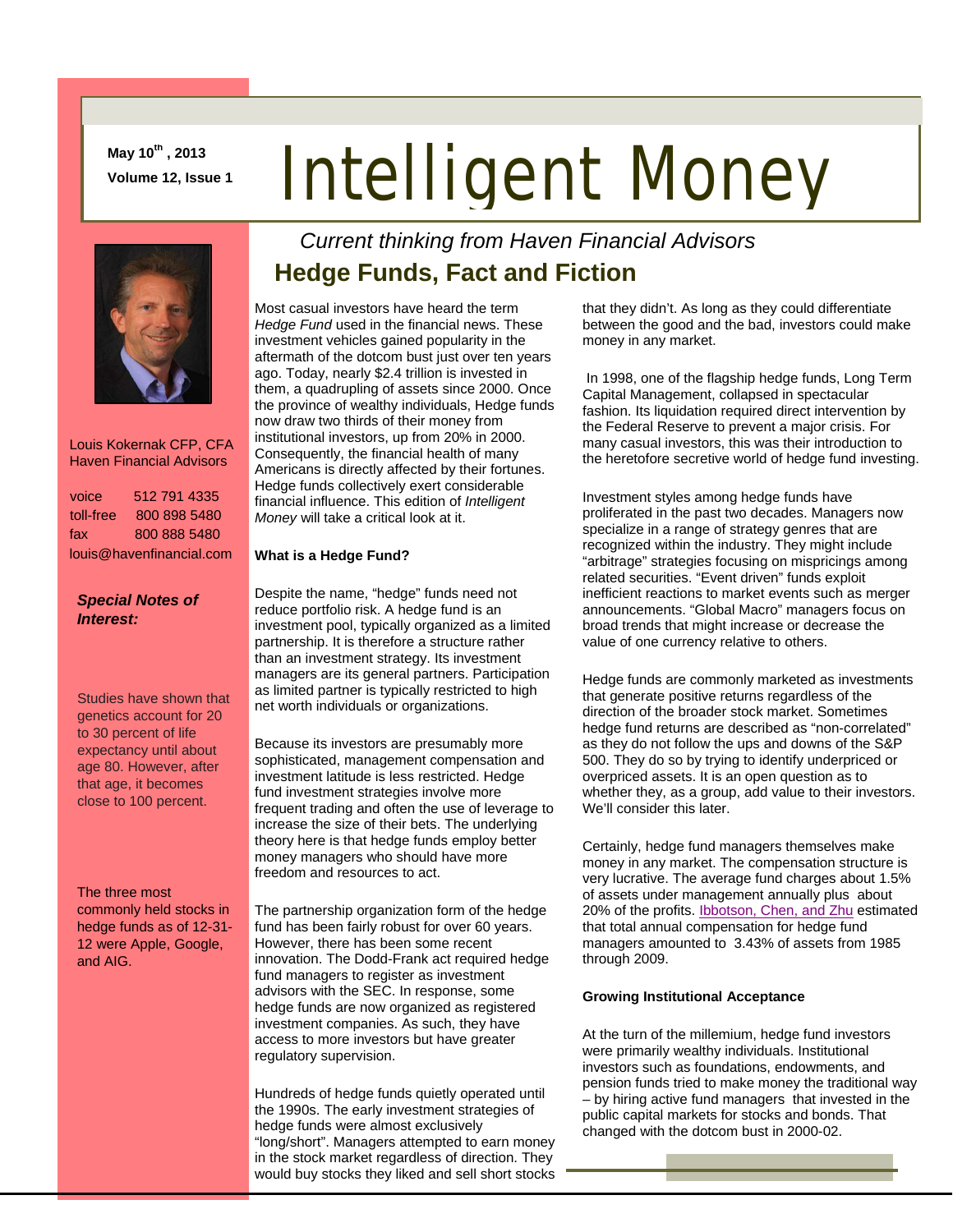## Intelligent Money



Investment committees began to move money from active managers to index funds. At the same time, larger amounts of money were channeled to alternative asset managers that invested in private equity, real assets, and …hedge funds.

Effectively, a sharper line was being drawn between assets devoted to conventional financial markets and those deployed in alternative, less liquid, markets. Investment flows to hedge funds skyrocketed in the last decade as more and more institutions started chasing non-correlated returns. The following chart, compiled by Citibank, offers insight into the explosive growth of institutional participation in the hedge fund universe.

 *compensation for hedge "total annual fund managers amounted to 3.43% of assets from 1985 through 2009".*

*"There is a consensus that hedge fund indices overstate performance relative to the true population. However, there is no consensus as to whether they add value to their investors".* 





Source: Citi Prime Finance Analysis based on HFR data 1995-2003;<br>eVestment HFN data 2003-2012

#### **Measuring Hedge Fund Performance**

There are obstacles to the construction of reliable hedge fund performance indices. The trouble lies primarily with biases inherent in the reporting to the databases which track them. Mutual fund performance reporting is mandatory while the comparatively unregulated hedge fund universe relies on voluntary participation.

That presents some problems. If reporting is voluntary, why would anyone report poor results and shine a bright light on their failure. A number of industry and academic observers have tried to quantify the biases in these voluntary databases. Some of the research techniques are ingenious.

One way to gain insight into the true performance of hedge fund managers is to investigate funds of funds. That's not a misprint. Funds of funds are investment vehicles that utilize a team to select from among the "best of breed" hedge fund

managers. Of course, this layers in more management cost. The benefit to researchers is that funds of funds must report their performance. The universe is a bit smaller but the performance numbers should be more reliable.

Academics [Aiken, Clifford, and Ellis](http://papers.ssrn.com/sol3/papers.cfm?abstract_id=1519914) used a database of funds of funds that consisted of hedge funds that reported to major databases and many more that did not. They found a substantial difference in performance between the reporting funds and the non-reporting funds. The reporting funds did about 4.5% per year!

[Ibbotson, Chen, and Zhu](http://papers.ssrn.com/sol3/papers.cfm?abstract_id=1581559) estimated the reporting biases of hedge fund indicia to be in excess of 5%. They nevertheless found that hedge funds added value as a group. In fact, they concluded that hedge funds added 3% annually even after hedge fund costs and reporting biases were factored in.

There is a consensus that hedge fund indices overstate performance relative to the true population. However, there is no consensus as to whether they add value to their investors. Current trends suggest that hedge funds are operating in a progressively tougher environment.

Recent hedge fund performance has been poor. Virtually every hedge fund strategy lost money in 2008, even those that purported to implement strategies that were market neutral. Since then, performance has trailed the conventional markets dramatically. There is hard data to support this conclusion.

Hedge Fund Research Inc.(HFRI) maintains a composite index of hedge fund returns that mitigates the more obvious reporting biases found in many databases. For example, it does not backfill its database with the recent returns of newly reporting funds. Nor does it delete the performance of hedge funds that close down. Its summary data is freely available on its website.

The following table compares HFRI's trailing 3 year and 5 year composite hedge fund index returns with exchange traded funds that track the S&P 500 (SPY) and the US Aggregate Bond Index(AGG). Both of these latter funds have low management fees and can be traded at any time by anyone. In effect, they serve as proxies for the "stock market" and the "bond market".

## Page 2 of 3